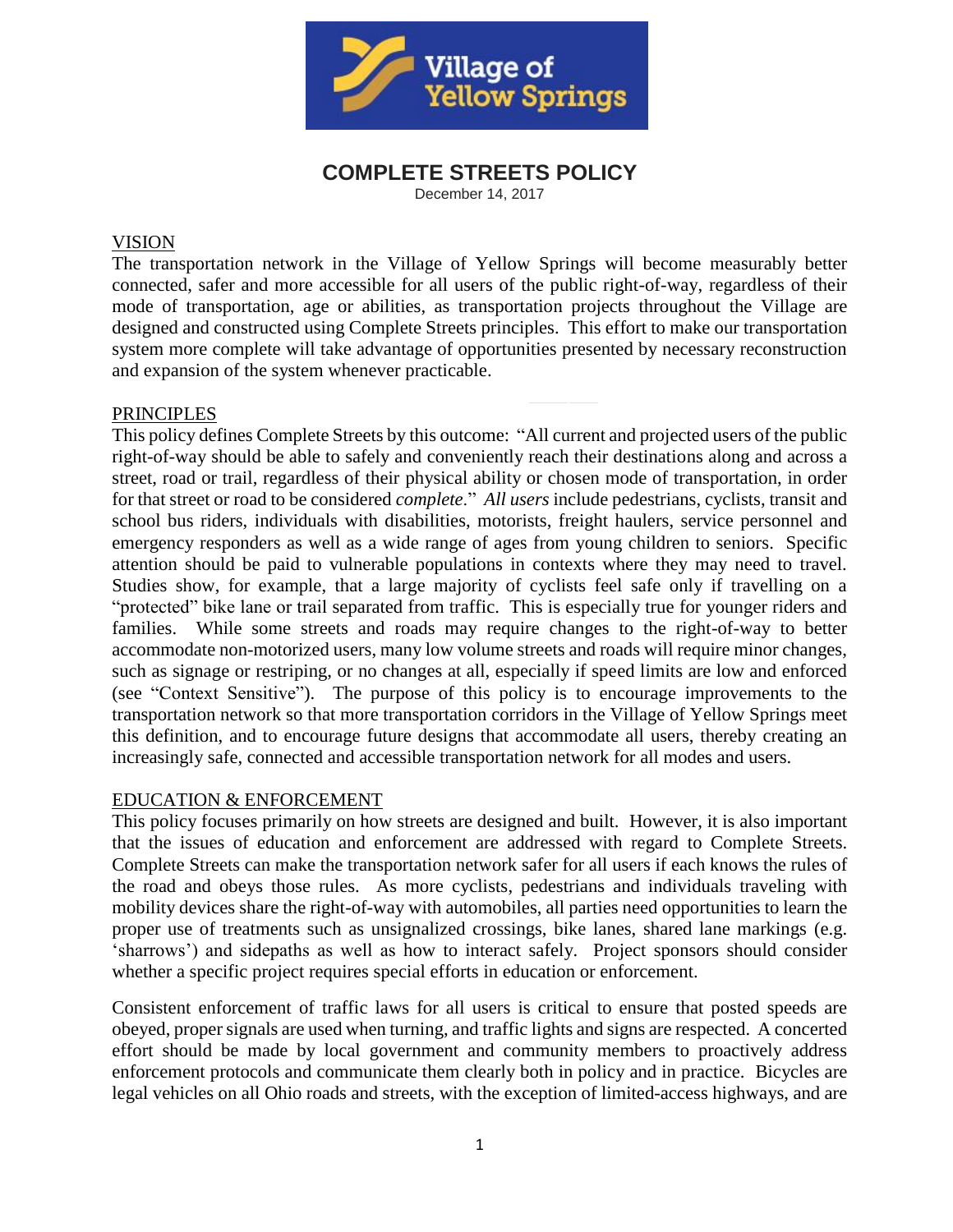

subject to vehicular traffic rights and responsibilities. Pedestrians, individuals with disabilities and transit riders also must take responsibility for walking or rolling along and across roadways in a safe and legal manner, using sidewalks or shoulders when available. If no such facility is available, pedestrians or individuals with disabilities should walk or roll on the left, facing traffic, as near to the outside edge of the roadway as is safe and practical.

With regard to individuals using mobility devices, drivers and cyclists should be aware that there are times when using the street is necessary. When sharing the roads or sidewalks, be mindful of varying speeds that users travel as well as obstructions (e.g. parking vehicles on sidewalks) that can make it difficult for differently-abled individuals to get to their destinations.

#### **BENEFITS**

By providing, where appropriate, features such as connected and accessible sidewalks, dedicated bicycle facilities, well-marked crosswalks and accessible transit stops, Complete Streets encourage walking, transit & mobility device use and biking, all of which have important health, economic and environmental benefits. By facilitating a greater share of trips via these active transportation modes, Complete Streets help reduce the demand for fossil fuels, ease automobile congestion, reduce wear on roadways, improve air quality and make streets more attractive for businesses and customers, increasing economic activity at the neighborhood level. Well-designed complete streets benefit community health through increased physical activity and improve safety by reducing crashes among all modes. Complete streets are a logical extension of the Americans with Disabilities Act and improve access for people with disabilities and older citizens, allowing them to participate more fully in community life (see "Context Sensitive").

### **CONNECTIVITY**

The purpose of a transportation network is to connect users of the network to their desired destinations and make it possible for all individuals to be mobile, engaged members of the community. A well-connected network provides safe and convenient transitions from one mode of transportation to another, from one jurisdiction to another, and from one type of infrastructure to another. This can be accomplished by connecting sidewalks to bus stops, providing park and ride locations, providing bike-on-bus opportunities, making convenient connections from separated bike trails to the street grid by planning & building new bike trails that enhance connectivity and by making sure that all these connections are accessible to individuals with disabilities. Every effort should be made to provide a continuous, uninterrupted network accessible to all users and modes. A well-connected network considers connectivity throughout the lifespan of a transportation project, and takes into account the needs of both current and projected users.

### CONTEXT SENSITIVE

There is no one design standard that achieves the Complete Streets outcome. Designs for particular projects will be context-sensitive, considering adjacent land uses and local needs, and incorporate the most up-to-date, widely-accepted design standards for the particular setting, traffic volume and speed as well as current and projected demand. Each project must be considered both separately and as part of a connected network to determine the level and type of treatment necessary for the street to be *complete*. The need for complete streets treatments is greatest along corridors that connect populous residential settings with popular and important destinations including, but not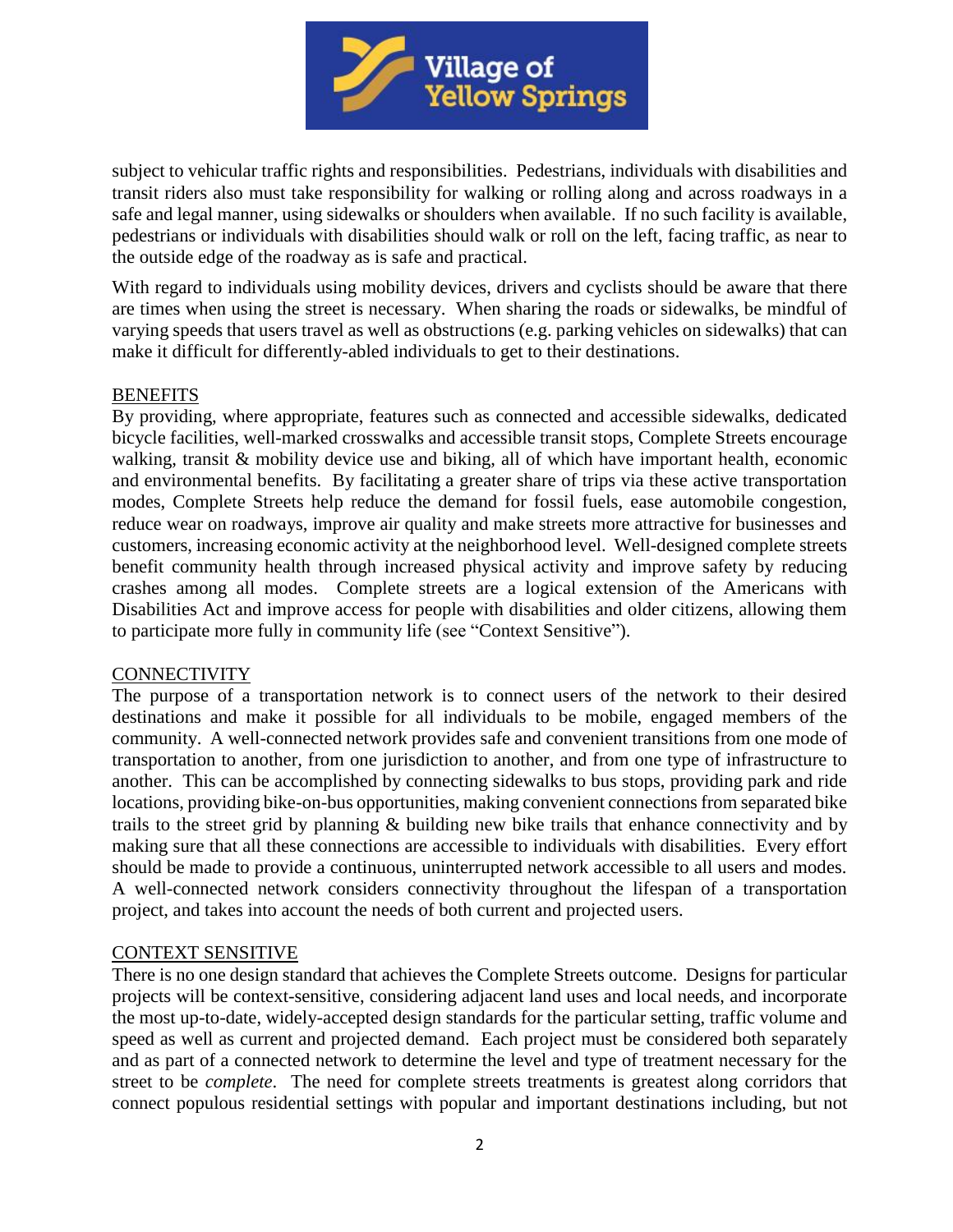

limited to, the following: medical, shopping, employment, educational and recreational destinations. In settings where there are multiple destinations that currently attract pedestrians, cyclists, individuals with disabilities and transit riders, any or all of the following should be considered: reduced speeds, narrowed travel lanes, "protected" bike lanes, adequate shoulders, shared lane markers, sidepaths, trails, accessible sidewalks, marked crosswalks, median refuges, accessible pedestrian controls and accessible and comfortable transit stops.

It is also important that these features are included if there is a strong likelihood of future demand. Certain factors, such as the existence of a fixed transit route or proximity to a school, clearly demonstrate the need for safe non-automobile travel. Well-worn footpaths in grassy/muddy areas along a road are also de facto evidence of the need for facilities for pedestrians and individuals with disabilities, including sidewalks and crosswalks. Since part of every transit trip is made on foot or by using a mobility device, all transit stops should be accessible to pedestrians and individuals with disabilities.

Because schools are natural concentrations of non-drivers, and school bus service is usually limited by a minimum distance from the school and is usually not provided for before school or after school activities, walkers, individuals with disabilities and cyclists must be routinely accommodated within a minimum distance of two miles from a school facility. The Village of Yellow Springs encourages collaboration with its educational institutions to proactively consider Complete Streets principles when selecting school sites. If new schools are located in areas that are accessible to walkers, individuals using mobility devices and bicyclists, school systems can better manage transportation costs and avoid new congestion problems. Students can also enjoy the health benefits of walking, rolling or biking. The same can be true when shopping, medical, postal, governmental and other public facilities are built in locations that are accessible to pedestrians, cyclists, seniors and individuals with disabilities.

The most effective time to address these issues is early in the site selection and facility design process, therefore Complete Streets discussions should begin immediately when new facilities are being conceptualized. It is important to note that many low-speed, low-volume residential streets can be considered *complete* with no additional treatment because pedestrians, people of all abilities, cars and cyclists can already interact safely. Likewise, many low-volume roads with limited current or projected demand from cyclists, transit riders, pedestrians and people with disabilities may require no additional treatment to be considered *complete*. In general, specific treatments are less necessary where average daily traffic volumes are less than 1,000 vehicles a day and legal speeds are 25 mph or less. Where traffic is light but speeds are higher, motorists must have adequate sight distance and the opportunity to change lanes to pass a bicycle, mobility device or pedestrian for a road to be *complete* without additional design elements.

### APPLICABILITY

This policy applies to all transportation or public works projects in the Village of Yellow Springs. Some projects may require no additional Complete Streets treatments if it is determined during the application review phase that no current or projected need justifies such treatment. With a primary objective to enhance transportation choices, creative approaches should be considered to address a wide variety of end users and possible street treatments and amenities that will serve them. Private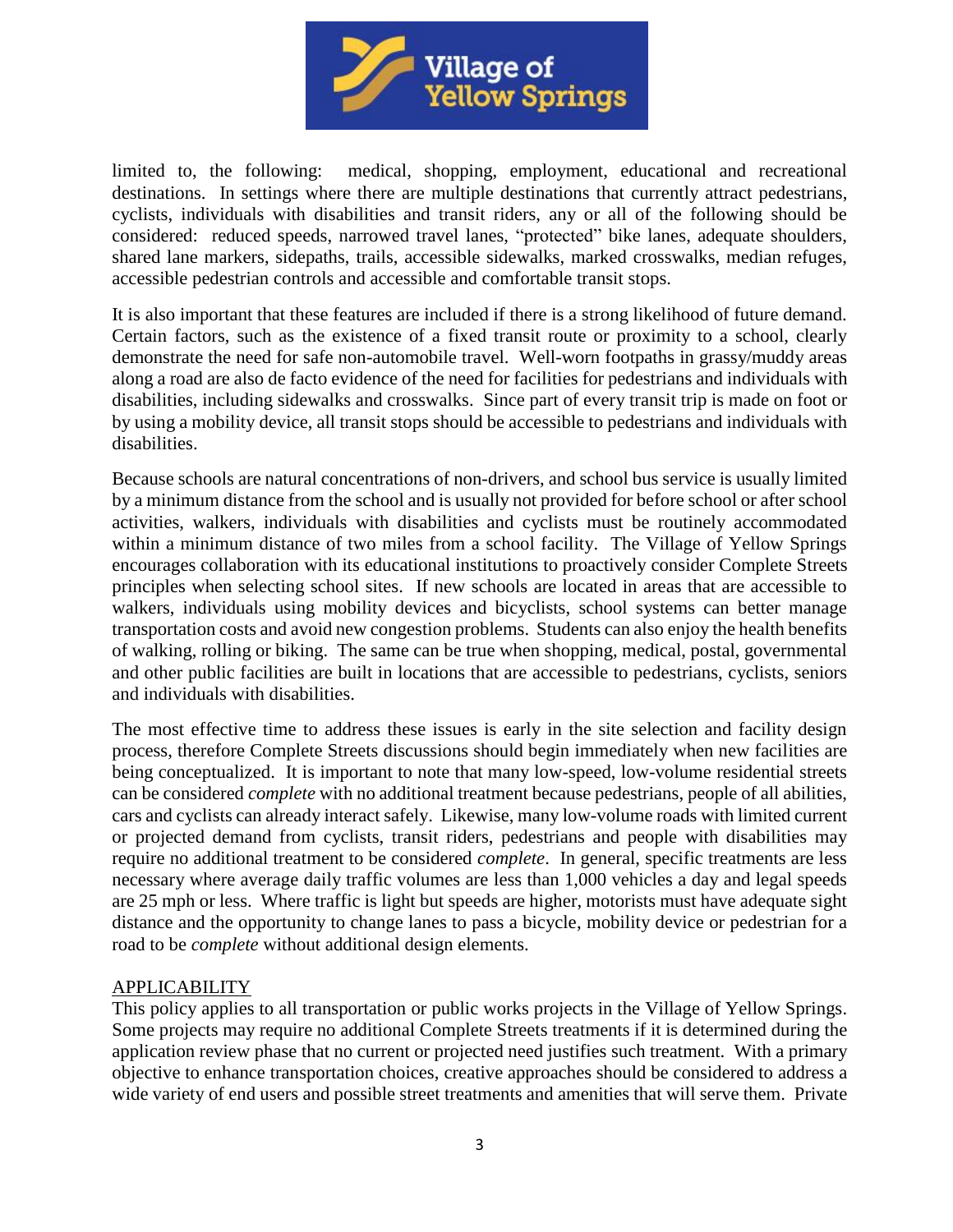

developers are expected to apply Complete Streets principles to their projects, and the Village of Yellow Springs will also work with neighboring communities to utilize these principles to ensure connectivity across jurisdictions and regions. New development plan design must include trail corridor dedication to enhance connectivity between the development and the existing/future trail system. On street enhancement may not be needed where ODOT-standard trails are installed.

This policy applies to all phases of project development, from initial planning through construction. The probable use through the life of the project must be considered. How a project will address Complete Streets criteria will be documented in the project plan to be approved by the Village of Yellow Springs. If it is determined that additional Complete Streets treatments are not warranted, e.g. because certain users are prohibited or a street or road is already adequately designed to accommodate all users or includes a trail plan, and thus, is *complete* without further enhancements, this should also be documented and approved by the Village of Yellow Springs. It should also be kept in mind that resurfacing projects often offer a low-cost opportunity to adjust lane widths, add bike lanes or improve crosswalks simply by changing the pavement markings to make streets more *complete*. When new traffic control detection devices are installed, they must be capable of detecting bicycles and mobility devices. All new pedestrian crossing devices must also meet the most current accessibility standards for controls, signals and placement.

In line with the "context sensitive" approach to Complete Streets, there will be instances when these strategies standards cannot be met due to issues such as roadway topographic constraints, easements or other factors. When these issues arise, these exceptions to the Complete Streets approach should be thoroughly analyzed and clearly articulated. In these instances, alternate routes that are in the same traffic corridor and that provide access and connections for pedestrians, cyclists and individuals with disabilities should be considered and improved as necessary (e.g. signage, bike boulevard treatments, shared-use spurs, shared-lane markings). Cyclists, pedestrians, transit riders and individuals with disabilities must be able to cross high-volume roads safely so that these roads do not become barriers to non-motorized use. To accommodate crossing of wide roads, for example, signal timing may need to be adjusted to accommodate users who walk more slowly, countdown timers and/or mid-point safety islands may need to be installed, and highly visible signage and crosswalk markings may need to be added. Accommodations for all individuals crossing these roads should also to be considered.

#### IMPLEMENTATION

Project proposals and plans will address how the project will make the transportation network more *complete*. Any transportation project proposal or plan that does not address Complete Streets principles, either by including appropriate design elements or by clearly articulating why they cannot be employed, will be considered incomplete. The intention of this policy is to support efforts to make the transportation network in the Village of Yellow Springs more *complete* by applying Complete Streets principles as appropriate. Facilities will be designed to the best currently available standards and guidelines. See the "Policy Guidance and Resources" section below, and the Miami Valley Regional Planning Commission is an important resource for supporting Complete Streets principles in transportation network design.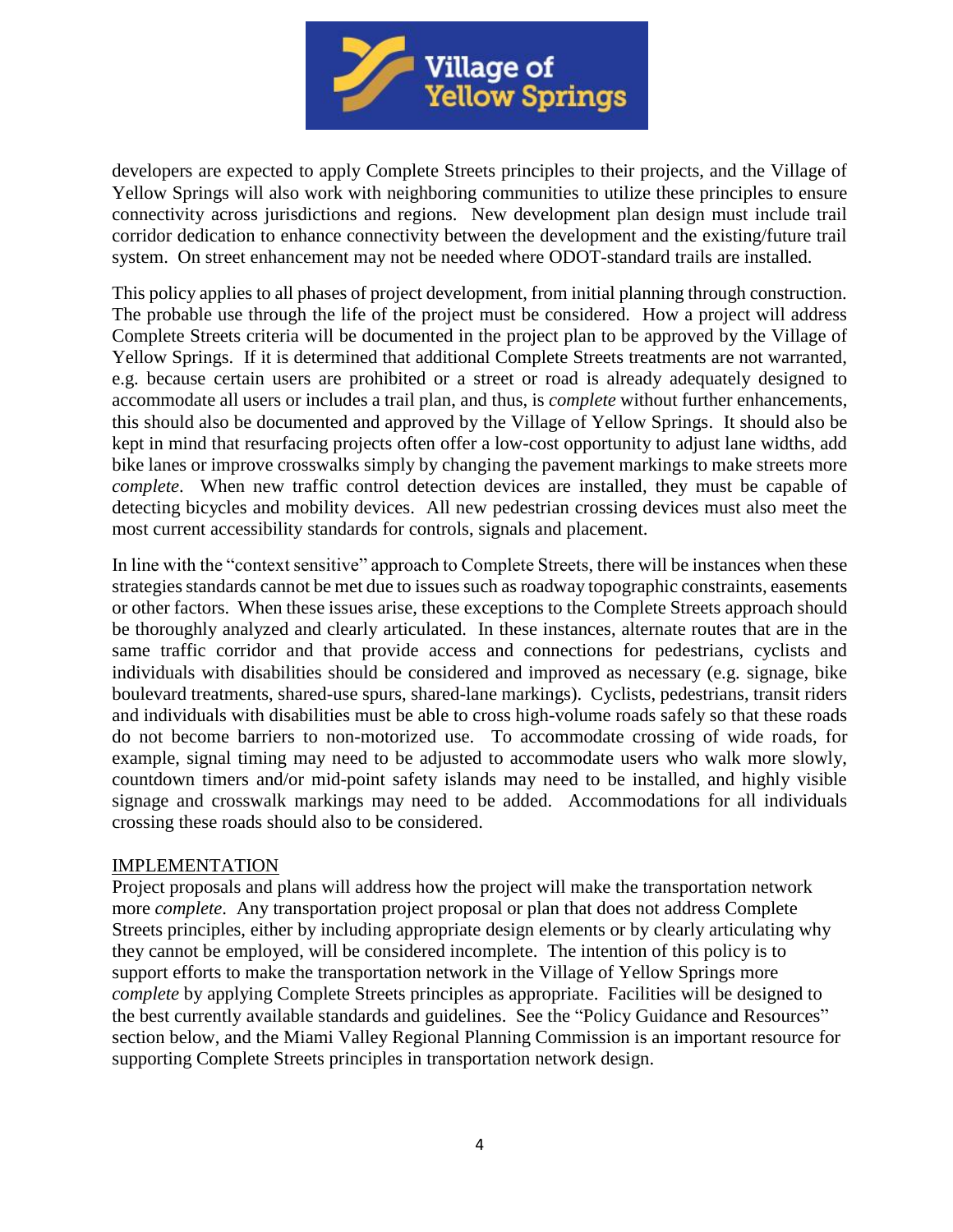

A key outcome of the Yellow Springs Complete Streets Policy is to change the status quo of the design and construction of Village streets and other capital projects. The Yellow Springs Comprehensive Land Use Plan, local zoning regulations and the Village Planning Commission should reflect these principles in their policies, procedures and processes, which will be reviewed and updated, as appropriate, to ensure the successful implementation of this policy.

This policy does not dictate specific designs, but rather promotes the outcome that all current and projected users must be able to safely and conveniently reach their destinations along and across a street or road, regardless of their physical ability or chosen mode of transportation. To this end, facilities will be designed using the best available standards and guidelines. See the "Policy Guidance and Resources" section below for references to several best practices. Coordination with the Miami Valley Regional Planning Commission and the Ohio Department of Transportation during all stages of project planning and development is also recommended to support Complete Streets principles in transportation network design.

# POLICY GUIDANCE & RESOURCES

• AASHTO Design Publications (https://bookstore.transportation.org/category\_item.aspx?id=DS)

• American Planning Association Publication: "Complete Streets: Best Policy and Implementation Practices" (www.planning.org)

- National Association of City Transportation Officials (NACTO) Street Design Guides (https://nacto.org/publications/design-guides)
- Designing Walkable Urban Thoroughfares: ( http://www.ite.org/css/ )
- Mutimodal Level of Service for Urban Streets

(http://www.trb.org/Main/Blurbs/Multimodal\_Level\_of\_Service\_Analysis\_for\_Urban\_Str\_16022 8.aspx )

- National Complete Streets Coalition [\(http://www.completestreets.org\)](http://www.completestreets.org/)
- ODOT Multi-modal Design Guidance

[\(http://www.dot.state.oh.us/DIVISIONS/TRANSSYSDEV/MULTIMODALPLANNING/BICYC](http://www.dot.state.oh.us/DIVISIONS/TRANSSYSDEV/MULTIMODALPLANNING/BICYCLE/Pages/PlanningandDesignResources.aspx) [LE/Pages/PlanningandDesignResources.aspx\)](http://www.dot.state.oh.us/DIVISIONS/TRANSSYSDEV/MULTIMODALPLANNING/BICYCLE/Pages/PlanningandDesignResources.aspx)

- TRB 2010 Highway Capacity Manual
- US DOT Policy Statement: "Design Guidance Accommodating Bicycle and Pedestrian Travel:
- A Recommended Approach" [\(http://www.fhwa.dot.gov/environment/bikeped/design.htm\)](http://www.fhwa.dot.gov/environment/bikeped/design.htm)
- Wisconsin Department of Transportation

(http://www.dot.wisconsin.gov/projects/state/docs/bicycle-rural-guide.pdf )

### Accessibility

- FHA Office of Civil Rights<http://www.fhwa.dot.gov/civilrights/programs/ada.htm>
- Public Right-of-Way Accessibility Guidelines<http://www.access-board.gov/prowac/>

• Accessible Pathways to Bus Stops and Transit Facilities: A Process Guide https://secure2.convio.net/es/site/Ecommerce?VIEW\_PRODUCT=true&product\_id= 6341&store\_id=9663

• Toolkit for the Assessment of Bus Stop Accessibility and Safety [PDF] https://secure2.convio.net/es/site/Ecommerce?VIEW\_PRODUCT=true&product\_id= 4981&store\_id=9663